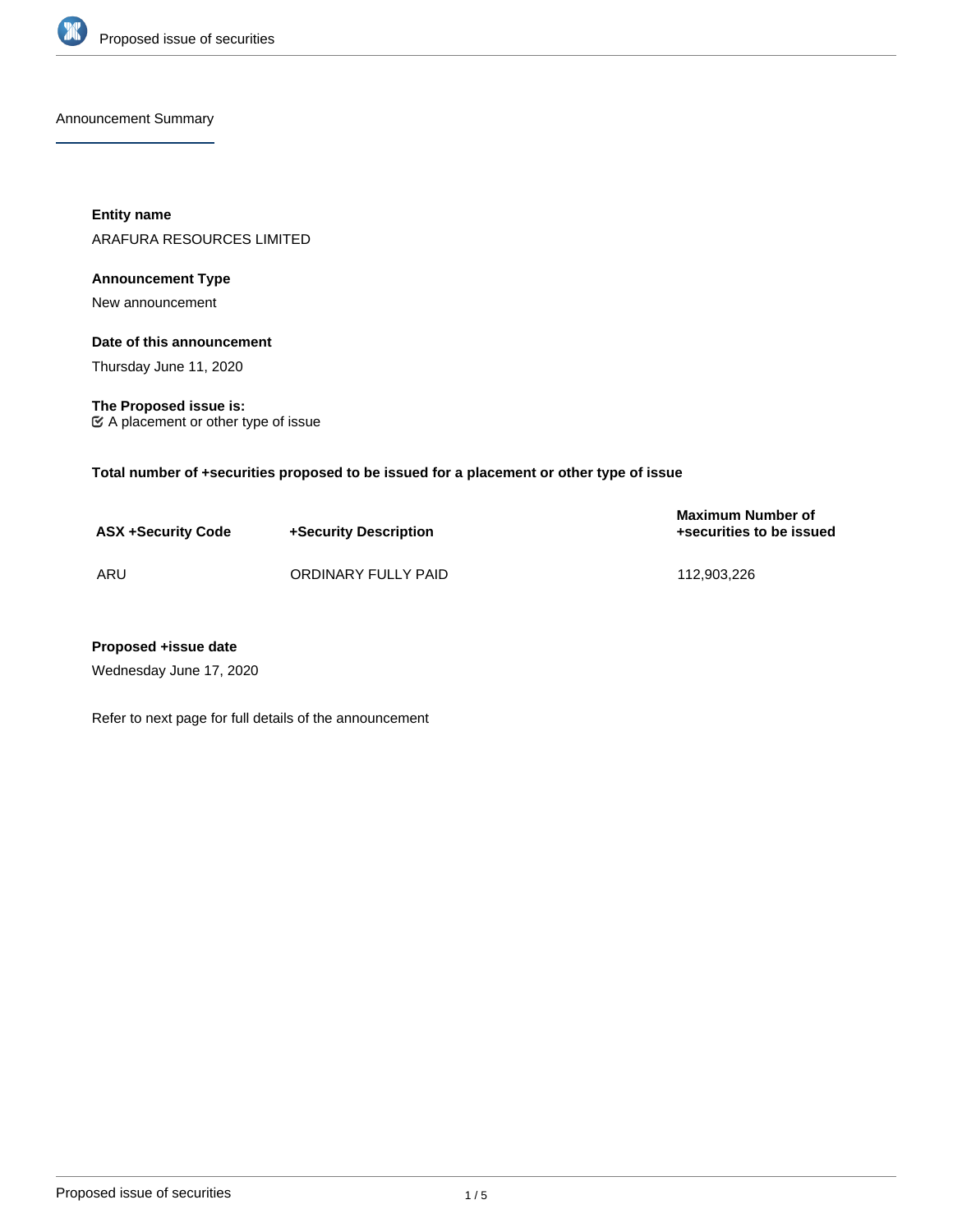

Part 1 - Entity and announcement details

## **1.1 Name of +Entity**

### ARAFURA RESOURCES LIMITED

We (the entity named above) give ASX the following information about a proposed issue of +securities and, if ASX agrees to +quote any of the +securities (including any rights) on a +deferred settlement basis, we agree to the matters set out in Appendix 3B of the ASX Listing Rules.

**1.2 Registered Number Type**

ABN

**Registration Number**

22080933455

**1.3 ASX issuer code**

ARU

# **1.4 The announcement is**

New announcement

## **1.5 Date of this announcement**

Thursday June 11, 2020

### **1.6 The Proposed issue is:**

 $\mathfrak{C}$  A placement or other type of issue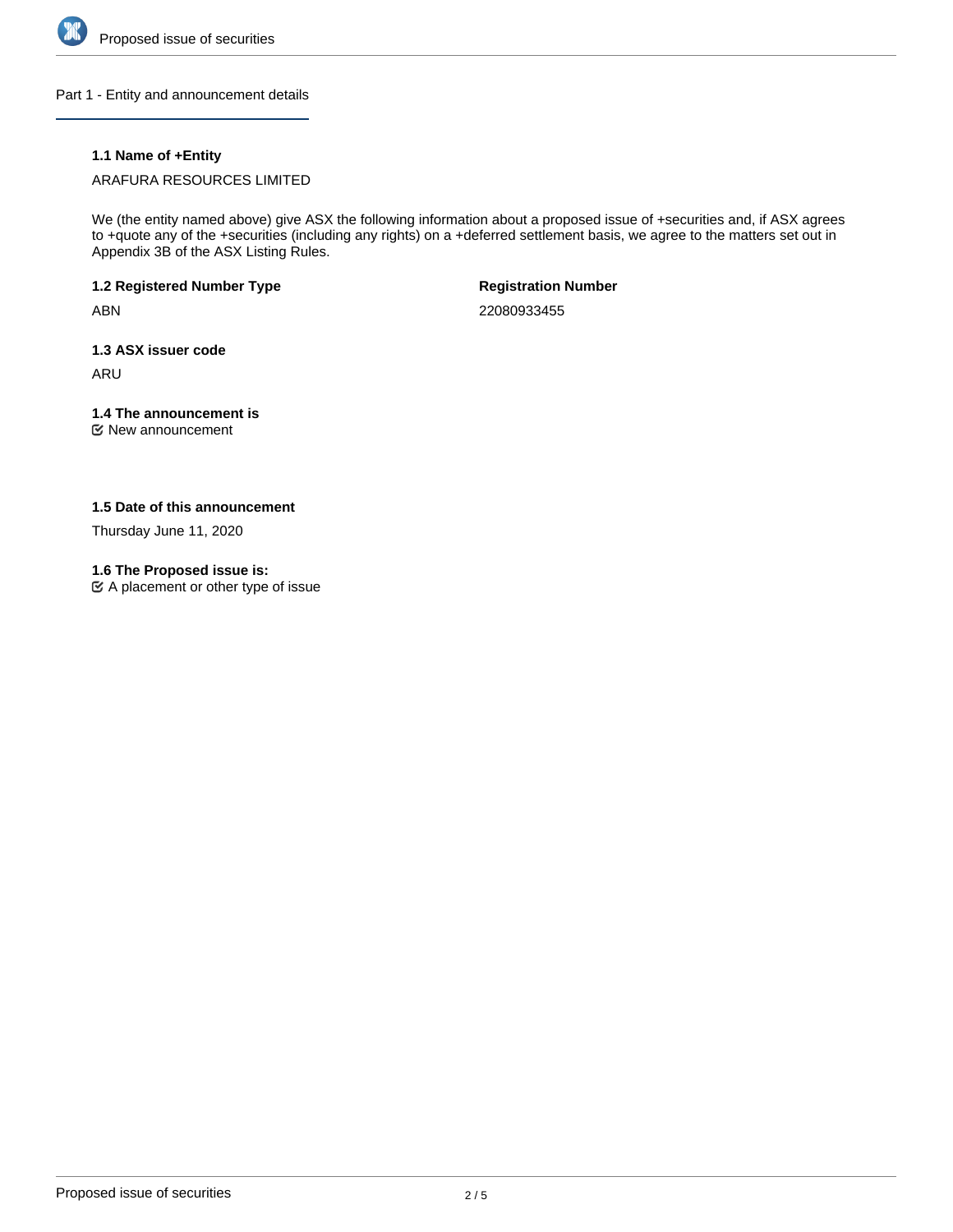

Part 7 - Details of proposed placement or other issue

Part 7A - Conditions

**7A.1 - Are any of the following approvals required for the placement or other type of issue?**

- **+Security holder approval**
- **Court approval**
- **Lodgement of court order with +ASIC**
- **ACCC approval**
- **FIRB approval**
- **Another approval/condition external to the entity**

No

Part 7B - Issue details

**Is the proposed security a 'New class' (+securities in a class that is not yet quoted or recorded by ASX) or an 'Existing class' (additional securities in a class that is already quoted or recorded by ASX)?** Existing class

**Will the proposed issue of this +security include an offer of attaching +securities?** No

Details of +securities proposed to be issued

**ASX +Security Code and Description**

ARU : ORDINARY FULLY PAID

**Maximum Number of +securities proposed to be issued**

112,903,226

#### **Purpose of the issue**

Undertake early engineering works for pre-Front End Engineering and Design, execution readiness activities for the Company's Nolans Project and for general working capital purposes.

#### **Offer price details for retail security holders**

| In what currency is the cash | What is the issue price per |
|------------------------------|-----------------------------|
| consideration being paid?    | +security?                  |
| AUD - Australian Dollar      | AUD 0.06200                 |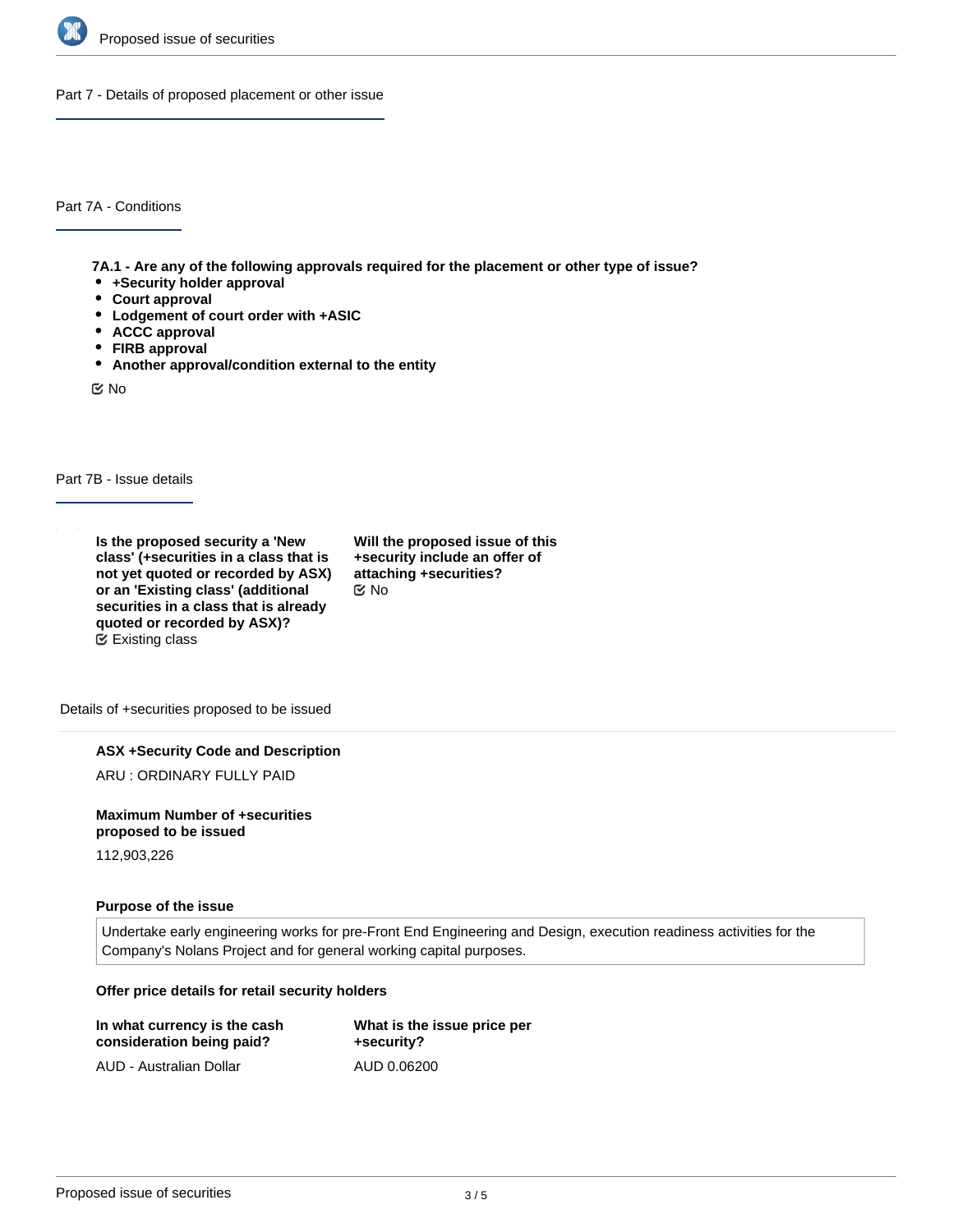

**Will these +securities rank equally in all respects from their issue date with the existing issued +securities in that class?** Yes

**Oversubscription & Scale back details**

**May a scale back be applied to this event?** No

Part 7C - Timetable

**7C.1 Proposed +issue date**

Wednesday June 17, 2020

Part 7D - Listing Rule requirements

**7D.1 Has the entity obtained, or is it obtaining, +security holder approval for the issue under listing rule 7.1?** No

**7D.1b Are any of the +securities proposed to be issued without +security holder approval using the entity's 15% placement capacity under listing rule 7.1?** Yes

**7D.1b ( i ) How many +securities are proposed to be issued without security holder approval using the entity's 15% placement capacity under listing rule 7.1?**

112,903,226

**7D.1c Are any of the +securities proposed to be issued without +security holder approval using the entity's additional 10% placement capacity under listing rule 7.1A (if applicable)?** No

**7D.2 Is a party referred to in listing rule 10.11.1 participating in the proposed issue?** No

**7D.3 Will any of the +securities to be issued be +restricted securities for the purposes of the listing rules?** No

**7D.4 Will any of the +securities to be issued be subject to +voluntary escrow?** No

Part 7E - Fees and expenses

**7E.1 Will there be a lead manager or broker to the proposed issue?** Yes